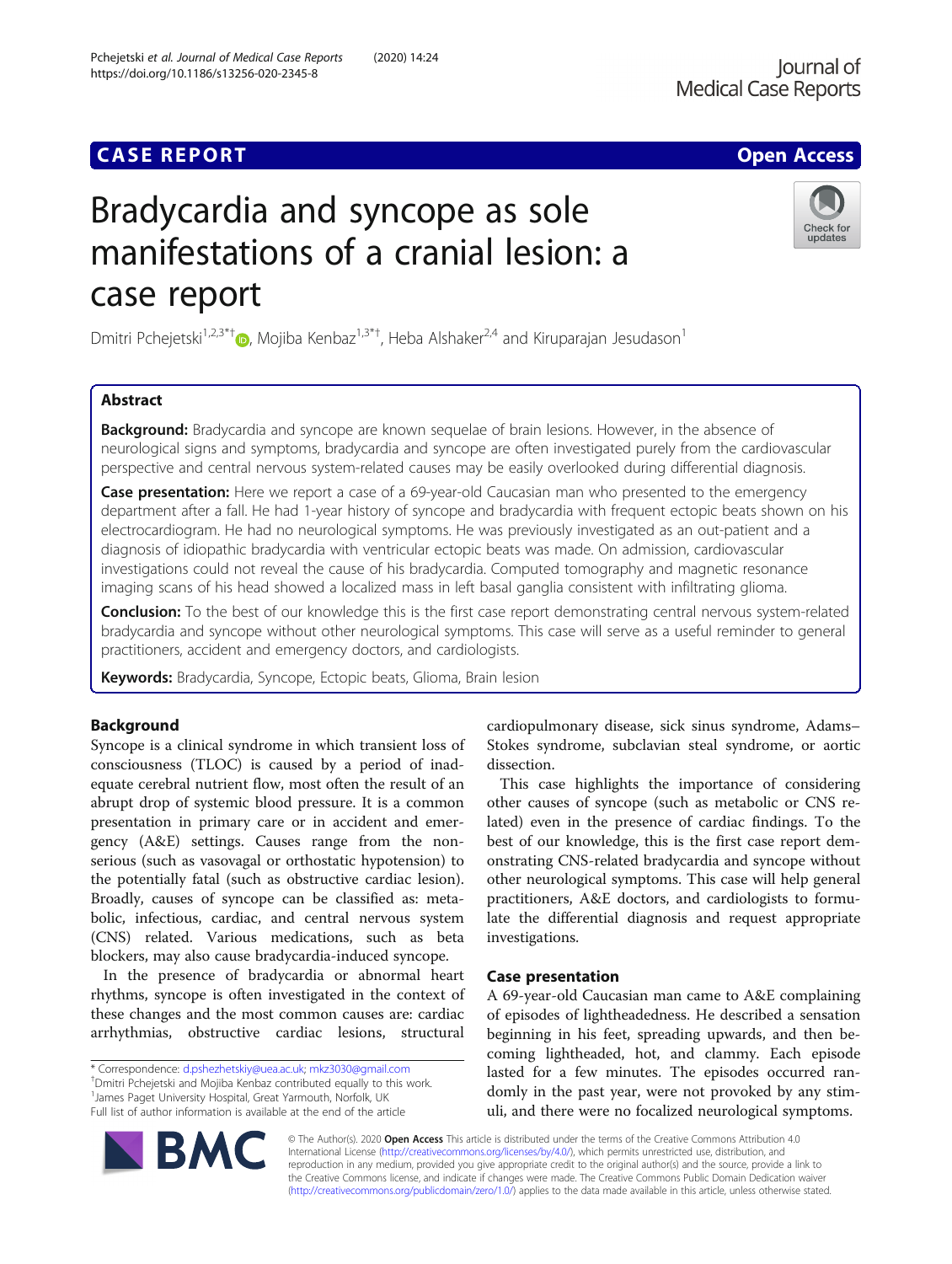In general, he had felt unwell for the past year, feeling tired and weak, had reduced appetite, but no weight loss.

He had a past medical history of hypertension treated with ramipril. He was previously investigated for ischemic heart disease with exercise tolerance test that was negative for ischemic changes and 90% predicted heart rate was achieved. His echocardiogram showed good global systolic and diastolic function. He was previously investigated for syncope with a 7-day electrocardiogram (ECG) tape recording, which showed sinus rhythm with 12 episodes of bradycardia in 24 hours, the longest for 27 beats, lowest rate 23 beats per minute (bpm), ventricular ectopic beats, and pauses in cardiac activity < 2.5 seconds (at random times), and no ischemic changes. The pauses occurred at random times and were not related to any physical activity or time of day. This was not investigated further.

He does not smoke tobacco; he is a social drinker. He is a retired engineer and lives with his wife in a house, completely independent in his daily activities.

On examination, his temperature was 36.9, blood pressure 170/100 mmHg, oxygen saturation 98% on room air, and respiratory rate 12. His heart rate was 54. CNS, peripheral nervous system, chest, heart, and abdominal examinations were normal. There was no chest pain.

Metabolic, infectious, cardiac, and CNS causes for syncope were considered for the differential diagnosis. His blood tests were normal (Table 1), venous blood test was normal (not shown), and lying and standing blood pressures were 170/100 and 160/100, respectively. His heart rate was 54 bpm without orthostatic changes. Urine analysis and chest X-ray were normal, ruling out significant infection.

Heart block, ectopic beats, and arrhythmias were investigated by ECG, which showed sinus bradycardia of 54 bpm with occasional premature ventricular complexes and no features of acute ischemic event (Fig. [1\)](#page-2-0).

Cranial causes for syncope include epilepsy, cerebrovascular accident (CVA), transient ischemic attack (TIA), space-occupying lesion, raised intracranial pressure, and trauma.

A computed tomography (CT) head scan showed a hyperdense lesion  $2.8 \times 1.8$  cm in left basal ganglia region, causing localized mass effect with minimal effacement of left sylvian fissure (Fig. [2\)](#page-2-0). Our patient was admitted for further investigations. Based on CT findings, magnetic resonance imaging (MRI) was requested, which showed diffuse high signal and mild degree of enhancement in medial portion of left temporal lobe extending into globus pallidus and thalamus corresponding to CT appearance. These appearances were most consistent with infiltrating glioma (Fig. [3\)](#page-3-0). A CT scan of his chest/abdomen/pelvis was then requested to assess for

| Table 1 Blood analysis on admission |  |
|-------------------------------------|--|
|-------------------------------------|--|

| Test                                         | Result | Reference range            |
|----------------------------------------------|--------|----------------------------|
| C-reactive protein                           | $<$ 1  | $0 - 10$ mg/L              |
| White cell count                             | 9.1    | $4 - 10 \times 10^9$ /L    |
| Hemoglobin                                   | 142    | 130-170 g/L                |
| Platelets count                              | 251    | $140 - 400 \times 10^9$ /L |
| Mean cell volume (MCV)                       | 89.5   | 80-100 fL                  |
| <b>INR</b>                                   | 1.05   |                            |
| APTT (activated partial thromboplastin time) | 28     | 22-36 seconds              |
| Fibrinogen                                   | 3.38   | $2-4$ g/L                  |
| Sodium                                       | 137    | 135-145 mmol/L             |
| Potassium                                    | 4.8    | 3.5-5 mmol/L               |
| Urea                                         | 5.5    | 2.5-6.5 mmol/L             |
| Creatinine                                   | 99     | 55-120 µmol/L              |
| Bilirubin                                    | 26     | $0-22$ µmol/L              |
| Alkaline phosphatase                         | 58     | 20-140 U/L                 |
| Alanine transaminase                         | 33     | 10-49 U/L                  |
| Albumin                                      | 37     | 32-48 g/L                  |
| Adjusted calcium                             | 2.4    | 2.20-2.60 mmol/L           |
| Troponin I                                   | 6.60   | 0 to 34.2 ng/L             |
| <b>TSH</b>                                   | 1.26   | $0.35 - 3.50$ mU/L         |
| Free T4                                      | 14.2   | 7.5-21.1 pmol/L            |
| Glucose                                      |        | 3.2-6.0 mmol/L             |

INR international normalized ratio, T4 thyroxine, TSH thyroid-stimulating hormone

other cancer lesions. It demonstrated multinodular goiter, but otherwise no obvious primary or metastatic disease.

He had a primary tumor biopsy which showed anaplastic astrocytoma: isocitrate dehydrogenase (IDH) wild type, grade III, IDH r132h negative. He was discussed with a multidisciplinary team (MDT) and was treated with 8 mg dexamethasone and radiotherapy. His ECG improved showing 74 bpm sinus rhythm with first degree AV block. He is currently asymptomatic and has no syncopal episodes.

#### **Discussion**

Here we report a case of a 69-year-old man who presented with 1-year history of syncope and bradycardia as the sole manifestations of an anaplastic astrocytoma. This is a rare presentation where a brain tumor causes no focal neurological symptoms and therefore can be missed during a diagnostic workup. In fact, this patient was previously investigated as an out-patient and a diagnosis of idiopathic bradycardia with ventricular ectopic beats was made. This case highlights the importance of considering other syncope causes (such as metabolic or CNS related) even in the presence of cardiac findings. To the best of our knowledge this is the first case report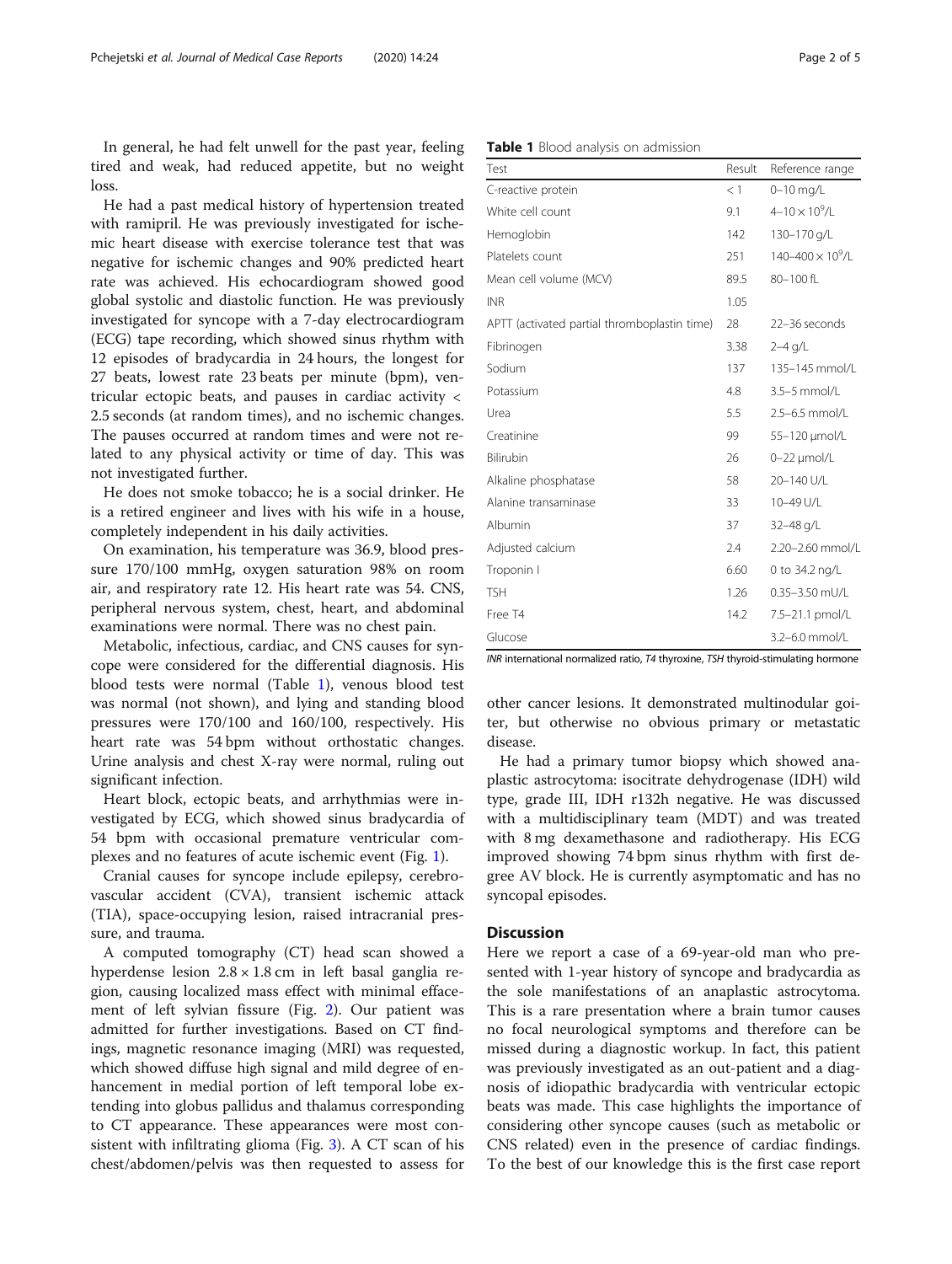<span id="page-2-0"></span>

demonstrating CNS-related bradycardia and syncope without other neurological symptoms. This case will help general practitioners, A&E doctors, and cardiologists to formulate the differential diagnosis and request appropriate investigations.

Neurological causes of syncope are often overlooked in the presence of ECG changes and the absence of other neurological symptoms. The presence of primary cardiac abnormalities is often considered sufficient cause, while they may in fact be a mere consequence of neurological pathology. Several previously published papers have shown cardiac rhythm changes in patients

with epilepsy  $[1-3]$  $[1-3]$  $[1-3]$  $[1-3]$ , brain lesions  $[4, 5]$  $[4, 5]$  $[4, 5]$  $[4, 5]$  $[4, 5]$ , or both  $[6]$  $[6]$  $[6]$ . In reported cases, brain tumor-associated syncope was also associated with other symptoms such as jamais vu, dizziness, and complex partial seizures with post-ictal confusion lasting for 30 minutes. These other symptoms pointing to a CNS cause allowed an easier differential diagnosis.

Brain cancers are rare. The reported incidence is 6 cases per 100,000. Approximately 60% of brain cancers are gliomas. The management of glioma is determined by a MDT and consists of: mostly surgery; radiotherapy; procarbazine, lomustine and vincristine chemotherapy;

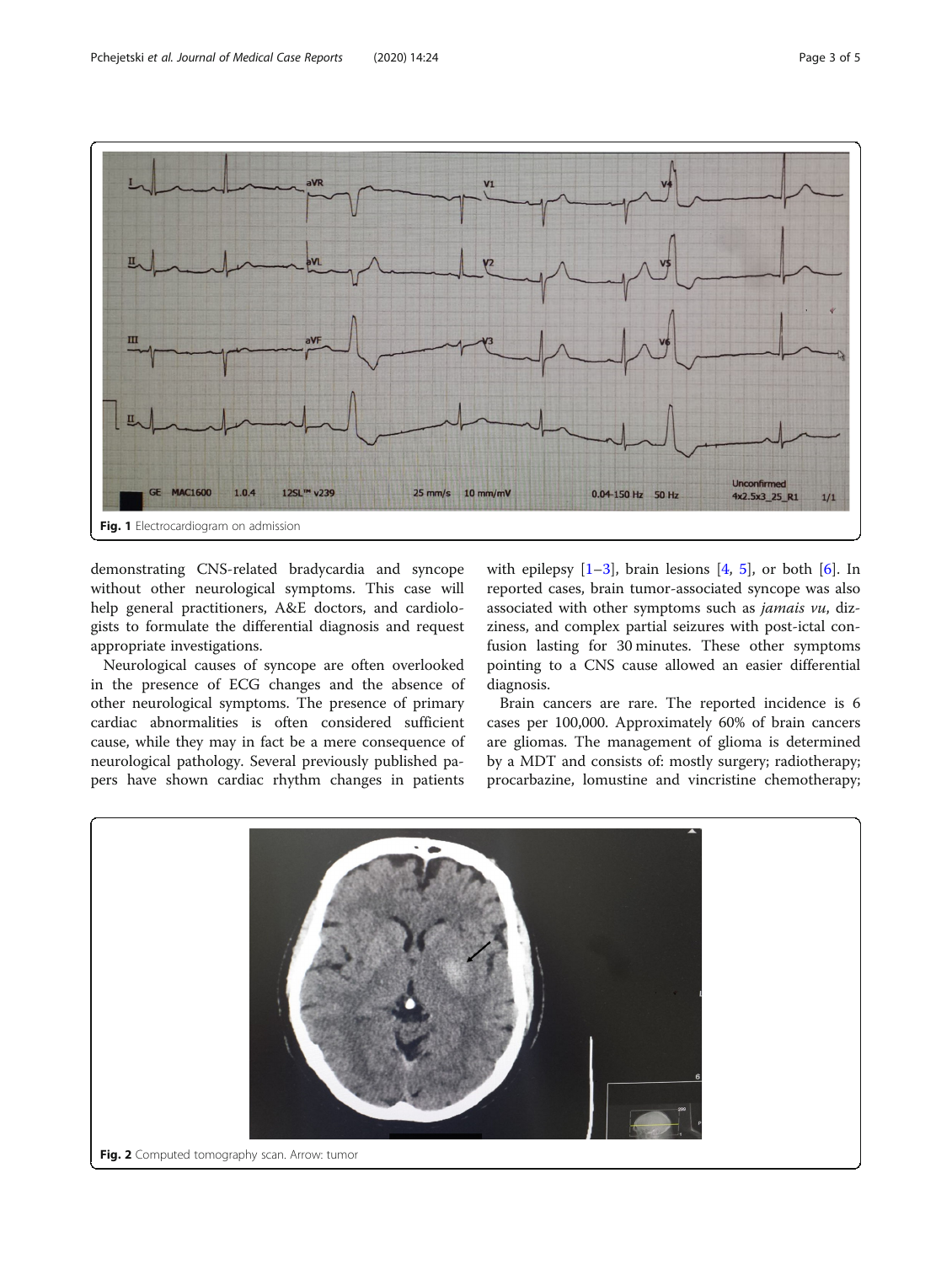<span id="page-3-0"></span>

lomustine or temozolomide depending on grade and stage.

To the best of our knowledge, there are no reported cases demonstrating a CNS cause of bradycardia and syncope without other neurologic features. Both frontal [[7\]](#page-4-0) and temporal [[6\]](#page-4-0) lobe tumors were reported as causing bradycardia and syncope symptoms. Many different regions of the nervous system, including the brain stem, thalamus, hypothalamus, amygdala, and insular cortex are involved in cardiovascular control [[8](#page-4-0)]. Pathology in these regions can give rise to various types of cardiac dysfunction. For instance, cortical stimulation studies in humans have shown depressor responses and bradycardia upon stimulation of the left insular cortex, whereas the converse applied for the right insular cortex [\[9](#page-4-0)]. A change in the heart rate was reported by the electrical stimulation of the cingulated gyrus and orbitofrontal cortex. It was hypothesized that these areas are interconnected to the central autonomic network [[7,](#page-4-0) [10\]](#page-4-0).

# Conclusions

In conclusion, this case highlights the importance of comprehensive differential diagnosis of syncope. As demonstrated in this case report, cerebral tumors can lead to cardiac arrhythmias and syncope without manifestations of "classical" CNS-related symptoms, such as focal neurology or seizures. In patients with "idiopathic" bradycardia or syncope, a brain tumor should be considered a differential diagnosis and a CT scan of the head or MRI of the brain should be requested. This case will help general practitioners, A&E doctors, and cardiologists to formulate the differential diagnosis and request appropriate investigations.

#### Authors' contributions

DP and MK – managed the patient, reported the case, collected background information, wrote the manuscript. HA – collected background information, wrote the manuscript. KJ – performed clinical supervision, provided clinical advice, and edited the manuscript. All authors read and approved the final manuscript.

#### Funding

There were no sources of funding for this manuscript.

#### Ethics approval and consent to participate

Not required.

#### Consent for publication

Written informed consent was obtained from the patient for publication of this case report and any accompanying images. A copy of the written consent is available for review by the Editor-in-Chief of this journal.

#### Competing interests

The authors declare that they have no competing interests.

#### Author details

<sup>1</sup> James Paget University Hospital, Great Yarmouth, Norfolk, UK. <sup>2</sup>School of Medicine, University of East Anglia, Norwich, Norfolk, UK. <sup>3</sup>2.53, Bob Champion Research & Educational Building, James Watson Road, Colney, Norwich, Norfolk NR4 7UQ, UK. <sup>4</sup>Department of Pharmacology and Biomedical Sciences, Faculty of Pharmacy and Medical Sciences, University of Petra, Amman, Jordan.

#### Received: 27 August 2019 Accepted: 6 January 2020

#### References

- 1. Locatelli ER, Varghese JP, Shuaib A, Potolicchio SJ. Cardiac asystole and bradycardia as a manifestation of left temporal lobe complex partial seizure. Ann Intern Med. 1999;130:581–3.
- 2. Frysinger RC, Harper RM. Cardiac and respiratory correlations with unit discharge in epileptic human temporal lobe. Epilepsia. 1990;31:162–71.
- 3. Wilder-Smith E. Complete atrio-ventricular conduction block during complex partial seizure. J Neurol Neurosurg Psychiatry. 1992;55:734–6.
- 4. Sebastiani L, Ghelarducci B. Medial prefrontal cortex early lesion effects on classical conditioned bradycardia. Exp Brain Res. 2002;147:264–7. [https://doi.](https://doi.org/10.1007/s00221-002-1269-4) [org/10.1007/s00221-002-1269-4](https://doi.org/10.1007/s00221-002-1269-4).